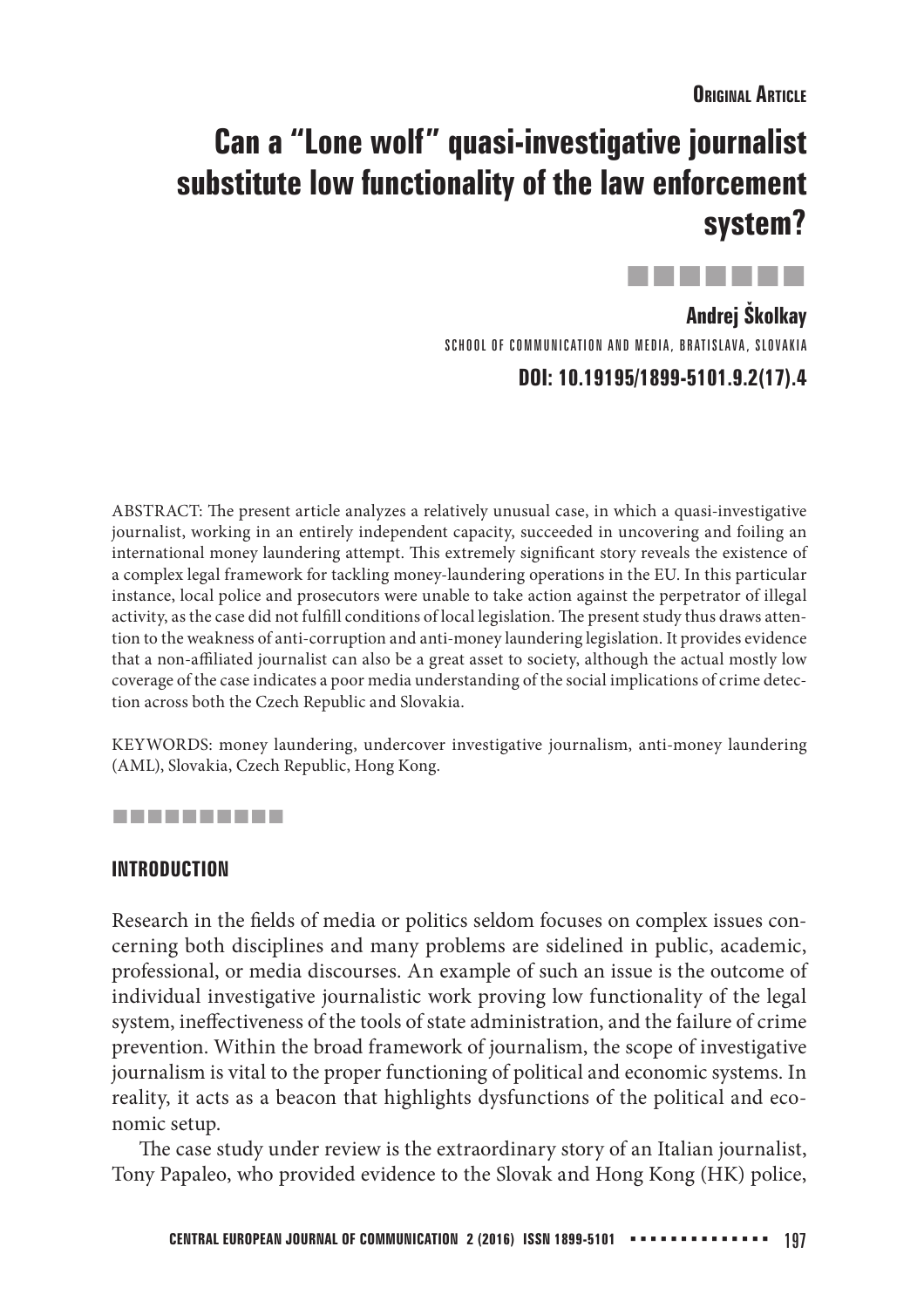proving that Slovak "businessman" and "journalist" Juraj Jariabka hired him for a money laundering operation to be routed through HK/Chinese banks in 2013. Papaleo's effort resulted in a prompt prison sentence for Jariabka in HK. Papaleo, who performed a great service to society by preventing this instance of money laundering, sadly did not benefit in any way from the success of his independent investigative accomplishment. On the contrary, he lives in an impoverished state today, constantly fearful of being a target of revenge.

In-depth analysis of this case has brought two points to light: firstly, that the inability of the Slovakian police/prosecutors to put a check on the money laundering act was not entirely their fault — they were just obeying the law of the land. In addition, the lackadaisical attitude of the country's theoreticians and experts on the subject of AML was also apparent in this case. A little more initiative on the part of the legislature combined with meaningful intervention by experts could have probably promoted clarity and brought better results. Secondly, it was observed that a relatively low watch-dog mentality was displayed by both tabloid and standard media (except one Czech business oriented newspaper) which was coupled with their inability to focus on remedial measures or broader social/legislative implications. Though the tabloid media and business newspapers did highlight this case more frequently than the quality papers, their objective in doing so lay in sensationalism rather than calling for a beneficial modification of the legislature, or effecting a change in the approach of the police/prosecutors.

## **METHODOLOGY**

Case study research entails investigation and analysis of a single or collective case, with the intention of capturing the complexity of the object of study. Ondrejkovič and Majerčíková (2012) attach great value to case study research, and foresee many possible challenges in its proper execution. George and Bennett (2004, p. 19) have identified four significant benefits that make case studies indispensable for the testing of hypotheses and, more importantly, for theory development: (1) their potential for achieving high conceptual validity; (2) their sound procedures for fostering new hypotheses; (3) their usefulness when closely examining the hypothesized role of causal mechanisms in the context of individual cases and (4) their capacity for addressing causal complexity.

Adopting multiple methods for data collection and analysis enhances development of the case, promotes clarity and comprehension, and thus offsets the disadvantages of the qualitative case study method (Stake, 1995, in Hyett & Dickson-Swift, 2014). George and Bennett (2004) term this as the method of process-tracing, i.e. tracing the links between possible causes and observed outcomes with the possibility of the strategy playing a heuristic role. Also, Ondrejkovič and Majerčíková  $(2012)$  perceive the scientific importance of a case study in its generality through induction; in a new case study, generalisation can be applied through the instrument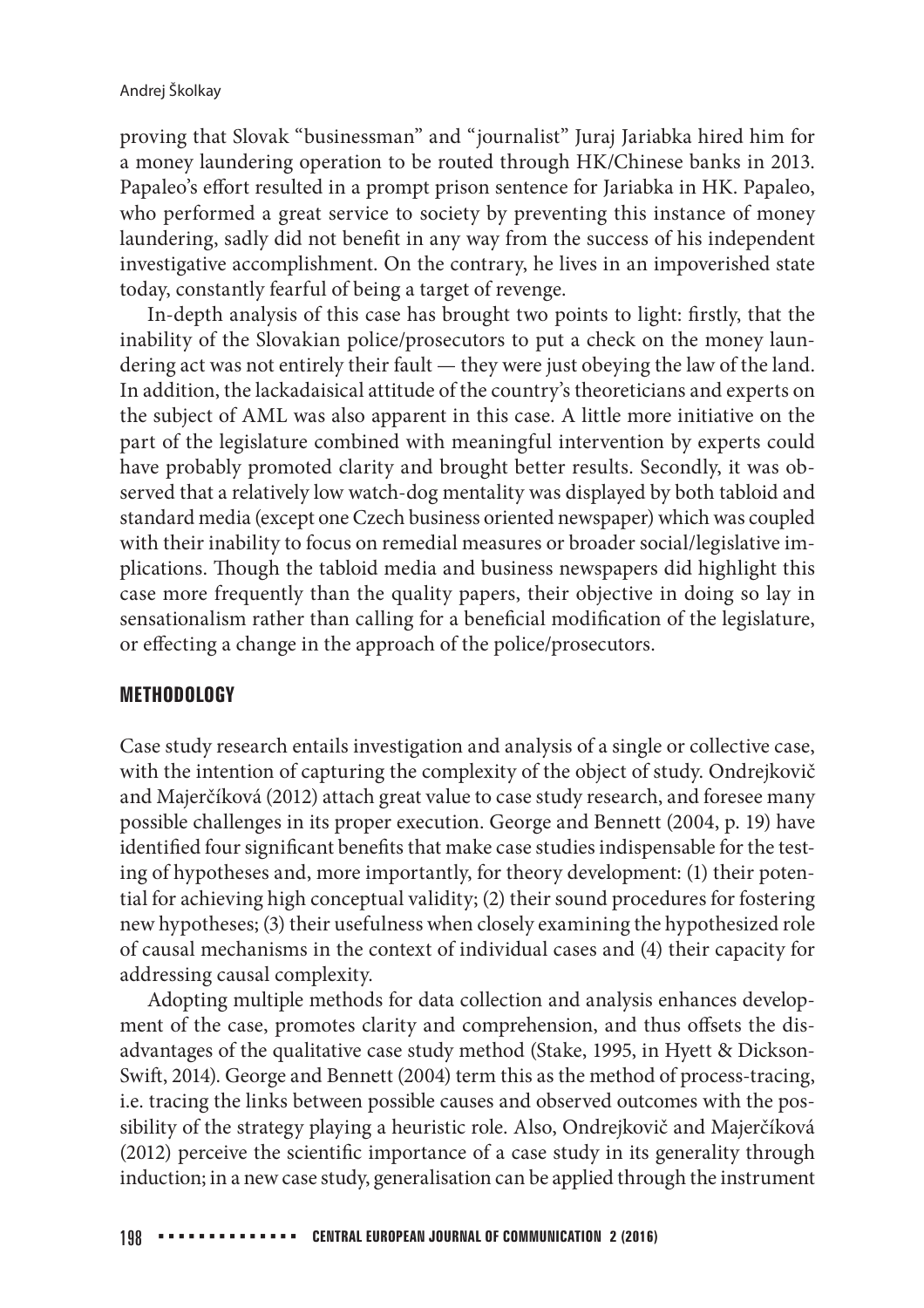of deduction. Case selection is a precursor to analysis of a case that needs to be presented as a convincing argument (Merriam, 2009, in Hyett & Dickson-Swift, 2014).

The present case study was chosen due to its portrayal of the vital role of a journalist/media in fighting corruption and based on interviews with various journalists, academics and media watchdog activists, and also through a systematic search of corruption cases which were made public in Slovakia over the past 10 years  $(2004–2013)$ . The huge number of available cases was categorised into four groups, depending on the role played by the journalist and according to the Corvinus University/University of Perugia typology: enforcer/initiator (positive role), reporter/facilitator (positive role), active corrupted/collaborator (negative role), and inactive/apathetic (negative role). This particular story was given preference as it seemed to be a *sui generis* (deviant) case, thus making it doubly interesting. The selected case is unique due to the fact that it does not fit into traditional definitions of corruption, i.e. it does not involve a public institution or public representative. Furthermore, this case was related to huge fraud — more than  $646$  million had been stolen from the Czech savings cooperative bank resulting in the loss of savings for many citizens.

Nevertheless, this one-of-a-kind story of quasi-investigative journalism and quasi-corruption is significant in suggesting complex legal strictures dealing with AML operations, and its precise but ultimately ineffective application by local state authorities. This is an important finding as it exposes the weak law enforcement system for handling corruption and AML activities which is in operation in Slovakia and possibly other EU countries with identical AML legislation. The multinational dimension of the case makes it interesting: the money was stolen in the Czech Republic, the money launderer was a Slovakian citizen, the agent was an Italian citizen, and the bank was located in Hong Kong. Consequently, diverse coverage occurred in various national media.

## **ROLE OF THE JOURNALISTS**

The story, which reads like a best-seller, began in 2012 when Papaleo chose the cover identity of a morally bankrupt, corrupt and substance-abusing drug addict, quasi-journalist named "Tony Corleone". In disguise, Papaleo frequented night bars in Bratislava, Slovakia, for a year. One can only speculate whether this was a year-long undercover journalistic investigation, or a patient and purposeful "lying-in-wait" period for a potential victim. He seemed to have behaved more like a freelance detective than an investigative journalist.

In May 2013, an underworld acquaintance, Jozef "Dodo" Drlicka of Slovakian nationality but with Austrian citizenship, approached him with a job offer in Hong Kong. Soon afterwards, Papaleo got acquainted with Jariabka, a business friend of Drlicka, and was promised 5,000 EUR for being a "straw man" who would open accounts under his name in HK. Papaleo secretly recorded his discussions with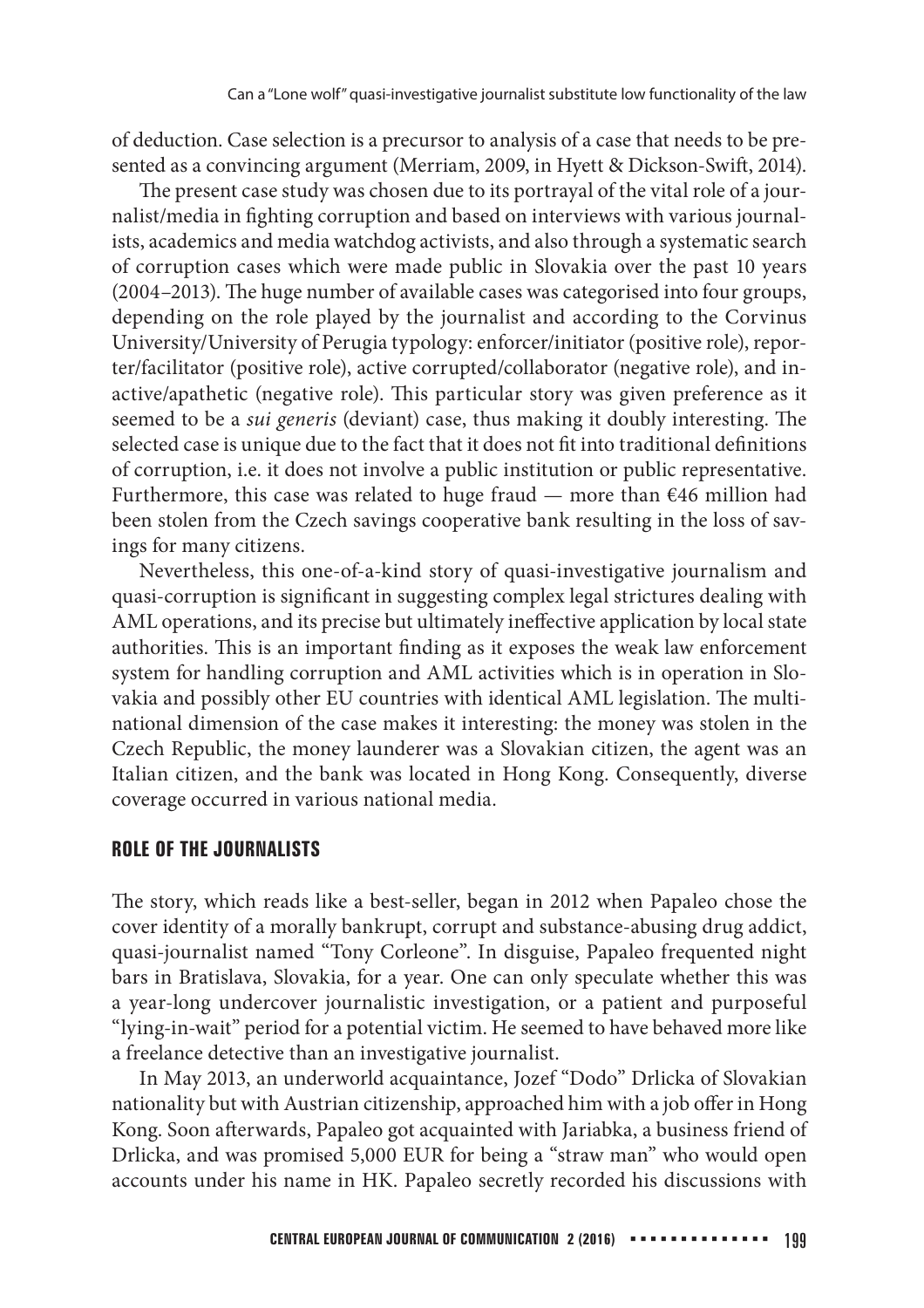Jariabka using a hidden camera (based on this evidence, the HK police would detain Jariabka in the immediate future). The footage played during the trial showed Jariabka and Drlicka convincing undercover agent Papaleo to take the job. Finally, Papaleo was taken to HK by Jariabka in 2013, and asked to set up bank accounts. Although Papaleo entered the banks, he only feigned setting up the accounts as he did not wish to participate in any criminal activity in HK.

Papaleo then reported the case to the Slovakian police but was dismissed, because Slovakian legislation does not consider an attempt at money laundering as a criminal offence unless there is money present in a bank account, or physically in cash. Papaleo also claims that Jariabka was connected to the most wanted Slovakian citizen by Interpol, and although he told this fact to the police, it did not change their decision. He therefore linked the refusal to the notion that Jariabka could have probably been connected to influential Slovakian businessmen with powerful political contacts (see Topky.sk, 2015). Nevertheless, this speculation cannot be proven and later analysis of Slovakian legislation seems to indicate that the unfortunate inability of the police to act against Jariabka was based on the strict application of the law.

Papaleo then approached the HK police which promptly started the investigation and successfully detained Jariabka shortly afterwards. In September 2014, the court sentenced him to 4 years in a HK jail as the first individual ever to be punished for money laundering in HK (SCMP, 2014).

The story of Papaleo has a multiple international dimension. Antonio Aldo "Tony" Papaleo is an Italian who worked in the Czech Republic and Slovakia as a journalist. More specifically, he worked as an editor and deputy editor of the only online business and general politics media published for Italian and English speaking foreigners living in the Czech Republic, Hungary and Slovakia. Papaleo was associated with the International Consortium of Investigative Journalists as a Regional Partner (for the Czech Republic and Slovakia). For some time, he was also a member of the Slovak Syndicate of Journalists (SSN), the largest journalistic organization in Slovakia, albeit with a poor reputation. Papaleo appreciated the rather inexpensive membership in all Slovak and Czech journalistic organizations, and lauded the fact that, in both countries, there was no compulsion for working journalists to be registered members of professional journalistic bars. This is in contrast to Italy where the employment of a journalist necessitates membership of the Italian Order of Journalists (ODG), which is a legally recognized "professional guild". It is a corporatist, state-approved association with tough eligibility conditions and a relatively high annual membership fee. When compared to other professional unions for journalists elsewhere in Europe, the Ordine dei Giornalisti is quite a unique institution. However, conditions laid down both by Italian law and market forces do not seem to be very beneficial for independent investigative journalists, which is true in spite of very encouraging and binding ethical-legal regulations for journalists (Ethic Net, 1963).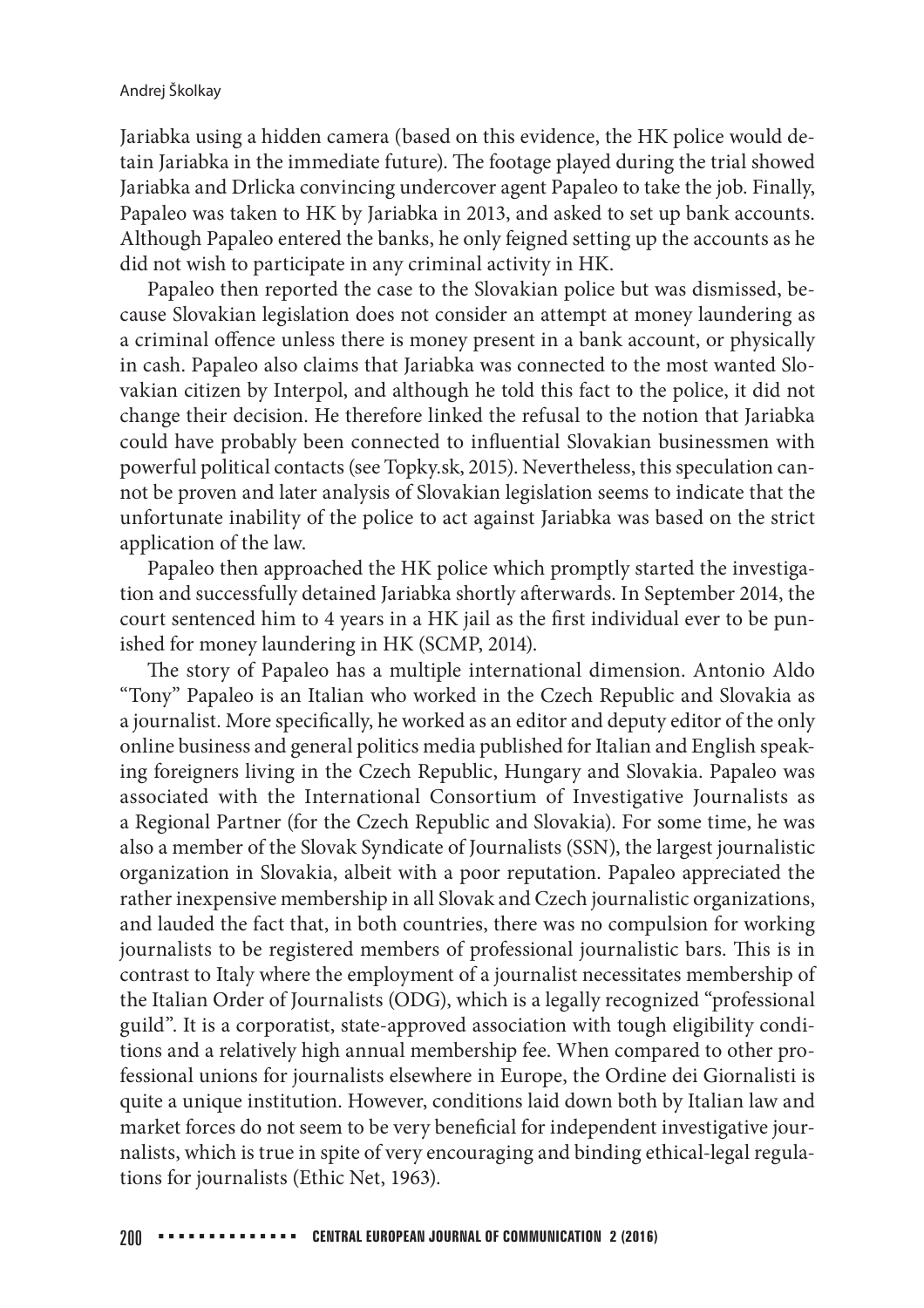A correlation seems to exist between the level of corruption in Italy, and the regulatory control over the country's media system. Suphachalasai (2005) reiterates that the employment decisions and output of media companies are determined by the extent of media freedom and competition, and the magnitude of corruption can quantify competition within the media industry, especially when rent-seeking bureaucracy (read as politicians) strive to benefit by suppressing competition in this arena. It appears that, in Italy, a rigid regulatory regime complicates entry into the labor journalistic market as an equal and fully paid professional, a scenario which seriously undermines the ability of journalism to tackle corruption.

Be that as it may, coming back to the international dimension of this case, the criminals had Slovakian, Czech, as well as Austrian citizenship, yet the money laundering attempt happened in HK. Also, the laundered money of dubious origin was supposed to come from the Czech Republic, although this was never proved in court. Evidence, however, confirms this hypothesis.

The present case study does not fit entirely into an established typology. Rather, it is more like a sui generis type of quasi-journalistic activity. However, the journalist did not play the typical role of agent-provocateur, and the criminals would have involved somebody else for the "dirty work" anyway. The journalist also contacted the police soon enough to get the tools to legally monitor the illegal activity, which would have thereby rendered it accountable in a court. The opportunity of publishing this story in the media first, however, eluded him. The role of this journalist is therefore closest to the enforcer/initiator (positive role) as he discovered and uncovered corruption (though it did not meet the norms of the standard definition of corruption), exposed criminal practices (which were not seen as a crime in the country where he worked, but considered so abroad), and in addition, participated in the corruption case as the pseudo-agent.

## **INVESTIGATIVE JOURNALISM**

Metyková and Císařová (2009) reiterate that Eastern European journalists face changes and challenges related to the "proletarization" of journalistic work, commercial pressures, and "dumbing down", as well as changing work practices related to new technologies. Therefore, it is no surprise that Štetka and Örnebring (2013) found investigative journalism to be weak across Eastern Europe in general, in terms of autonomy and effects, although more powerful and well-established in countries with more stable and richer media markets (notably Estonia, Poland, and the Czech Republic).

Investigative journalism generally consists of four main characteristics: a) the report is based on the initiative and work of the journalist; b) the report is on matters of public interest; c) secrecy of derived information is sought by some people or institutions, and it has d) the potential to cause public outrage (Školkay, 2001). It is further characterized by lengthy preparation and research, combined with an an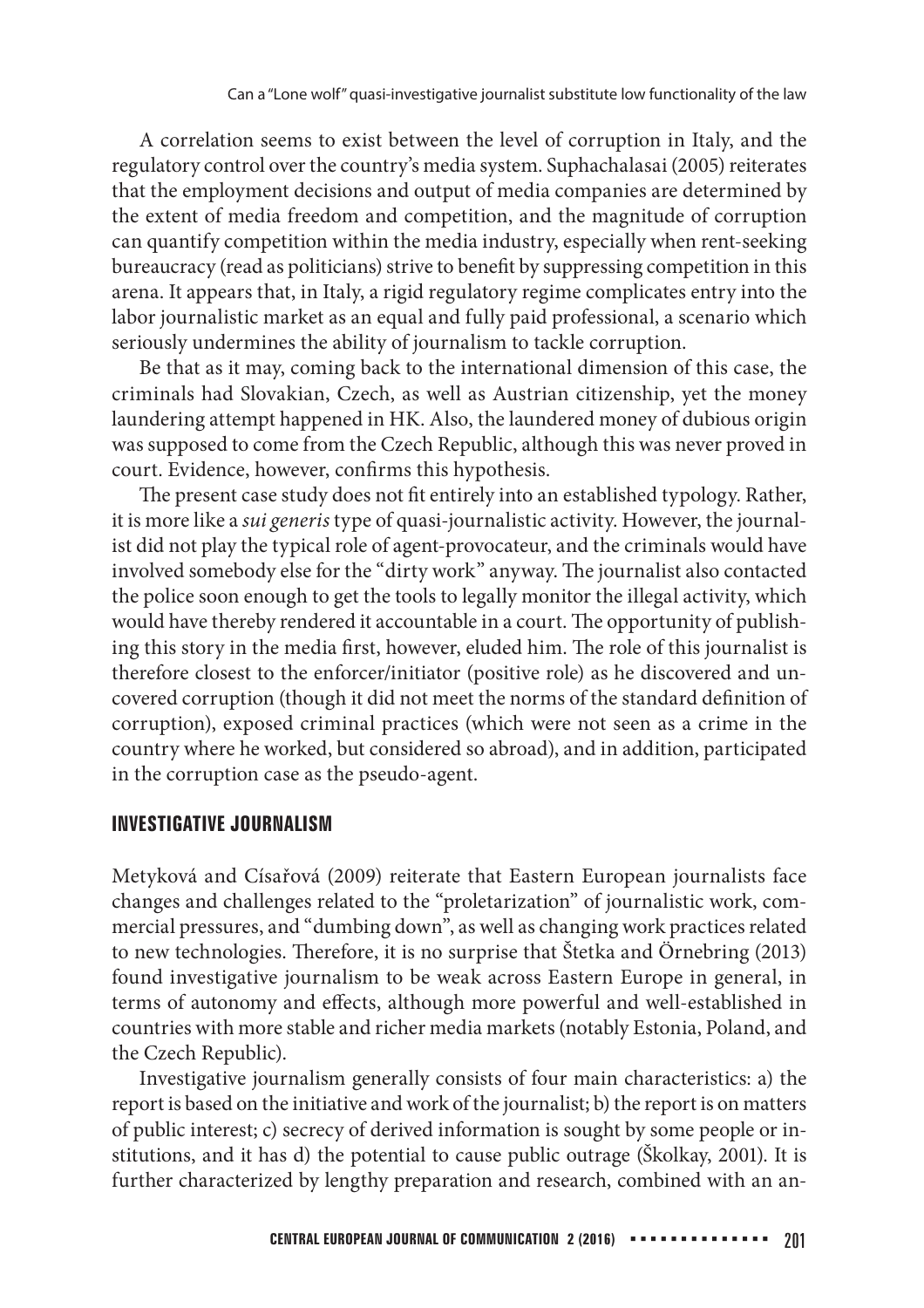alysis of social and legal issues. Key areas of interest for investigative journalists usually include crime, corporate wrongdoing, political corruption, and public policy.

In Slovakia, many opportunities exist for investigative journalism due to the ethics of governance coupled with the methods of state bureaucrats. Quoting the main culprit as a low transparency, Nicholson (2001) opines that from the media point of view, the problem is mainly one of internal ethics. He also claims that journalists in Slovakia face political, economic and social pressure, insomuch that their work lacks precision and freedom, and face a conflict of interest. Despite the need of journalists to "serve the readers", the published work is often influenced by vested interests of politicians and media owners who wish to fulfill personal or professional ambitions (Nicholson, 2001). Very often, journalists also write and publish articles to oblige requests for publicity, thereby assuming the role of advertiser. In general, it appears that most investigative stories are actually based on leakage of vital information.

Petková (2013), one of the few investigative journalists in Slovakia, observes that one of the many reasons for the small number of professional investigative journalists is that publishers cannot afford to pay journalists who would be devoted to full-time investigation. In her opinion, Slovakia does not yet display a tradition of investigative journalism, possibly because the freedom of speech and expression have been prevalent for a shorter timespan in comparison to other nations such as the UK. Žitný (2004) also recognizes problems on the legal front, as many investigative journalists are not employed on regular contracts. As a result, they cannot seek protection with the help of lawyers or a publisher if necessary, which only increases the reluctance to work on controversial subjects. The lack of support for investigative journalists by Slovakian media houses thus seems to be caused both by financial as well as legal issues.

Despite the fact that investigative journalism is globally recognized as a vital part of a functional and liable democratic society, the problem of its underdevelopment in Slovakia (and some other countries) probably lies in the prevalent public and governmental attitude which does not foster such journalists by any means for the most part. Yet responsibly aimed governmental or, more importantly, nongovernmental support or funding backed by improvement of legal inconsistencies would certainly help to increase the number of high quality investigative journalists and their impact on society. If the media market itself cannot, or does not want to, recognize their social and political importance, consolidation of journalists could bring some positive results in the area. Also, the finding of more innovative sources of funding (such as donor-based or crowd fundraising, project journalism, membership dues, or commercial media fees) may actually be the crucial remedy to decrease dependency on mostly reluctant and profit-oriented media houses.

Nevertheless, and relating back to the specific case under review, it can be concluded that Papaleo actually did not meet the definition of investigative journalist. He did not publish a story about this case before he approached the police, probably due to the fear of revenge and keeping in mind the magnitude of crime he had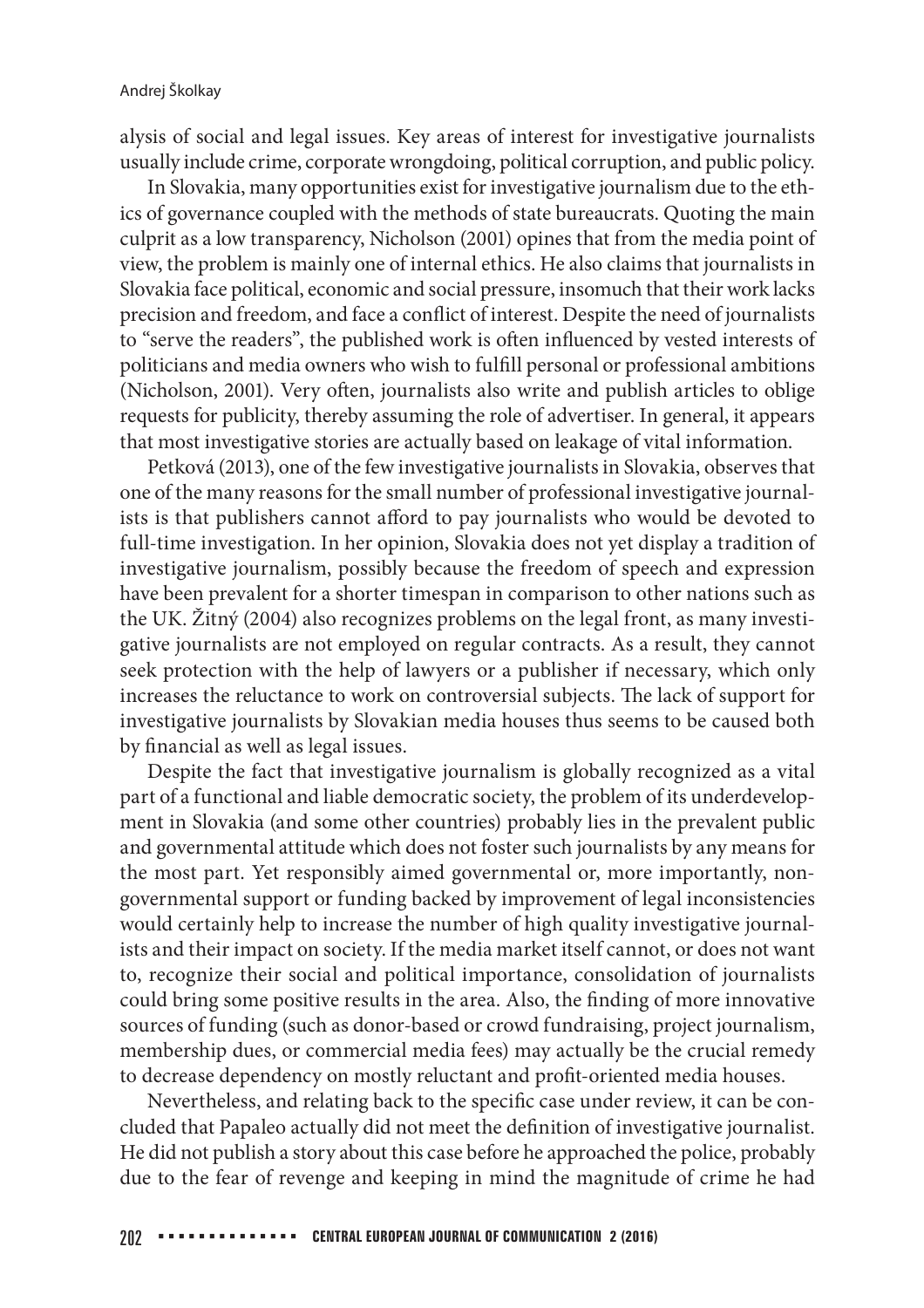uncovered. Avoidance of a libel suit could be another reason, as he had recorded some talks with Jariabka without prior official permission, and such an act is considered illegal by Slovakian legislation. Papaleo was thus in possession of incriminating evidence which he could not use before the court, and any attempt to do so would have been self-destructive.

# **THE CRIME OF MONEY LAUNDERING**

Regulations governing money laundering have become stricter over the last three decades and started to invite participation from more and more actors (Unger & Hertog, 2012). Governments and law enforcement bodies have developed an increasingly global, intrusive, and routine set of measures to thwart and discourage money laundering attempts. However, little is known about the outcomes of this system on laundering methods. The AML regime does facilitate investigation and prosecution of some criminal participants who would otherwise evade justice, but to a lesser degree than would be expected by advocates of "follow the money" methods (Levi & Reuter, 2006).

Unger (2013) claims that over the last two decades, money laundering could hardly have decreased, possibly due to the broadening of the concept of money laundering itself. Very little professional laundering occurs in illicit markets. In some areas, such as the drugs trade, most individuals indulge in self-laundering and, contrary to other market roles, launderers are not particularly central players (Malm & Bichler, 2013). However, Soudijn's (2014) research indicates that professional money launderers are often engaged in the trade (almost half of the files indicate the presence of such "specialists"), although the research data does not imply the absence of such specialists in the remaining half of the cases. After examination of the investigative strategy of each police investigation, it is evident that a strong correlation exists between the focus on financial matters at the beginning of an investigation and the presence of professional launderers. Similarly, Brown's study (2013) shows that financial investigation does play a supportive role for other methods of investigation and leads to a conviction.

William (2012) advises that efforts to deter organized crime need to include support for the establishment of *ad hoc* enforcement agencies, infiltration of criminal networks, targeting of proceeds of crime, and statutes allowing prosecution for conspiracy or racketeering offences. It appears that Papaleo had worked along these lines. He succeeded in infiltrating a criminal network, in contrast to the slower initiative of the Slovak police.

# **THE AML IN THE EU, SLOVAKIA AND HONG-KONG**

A thorough assessment of the case in hand, and identification of the roles played by both journalists and state authorities, would depend on answers to some highly rel-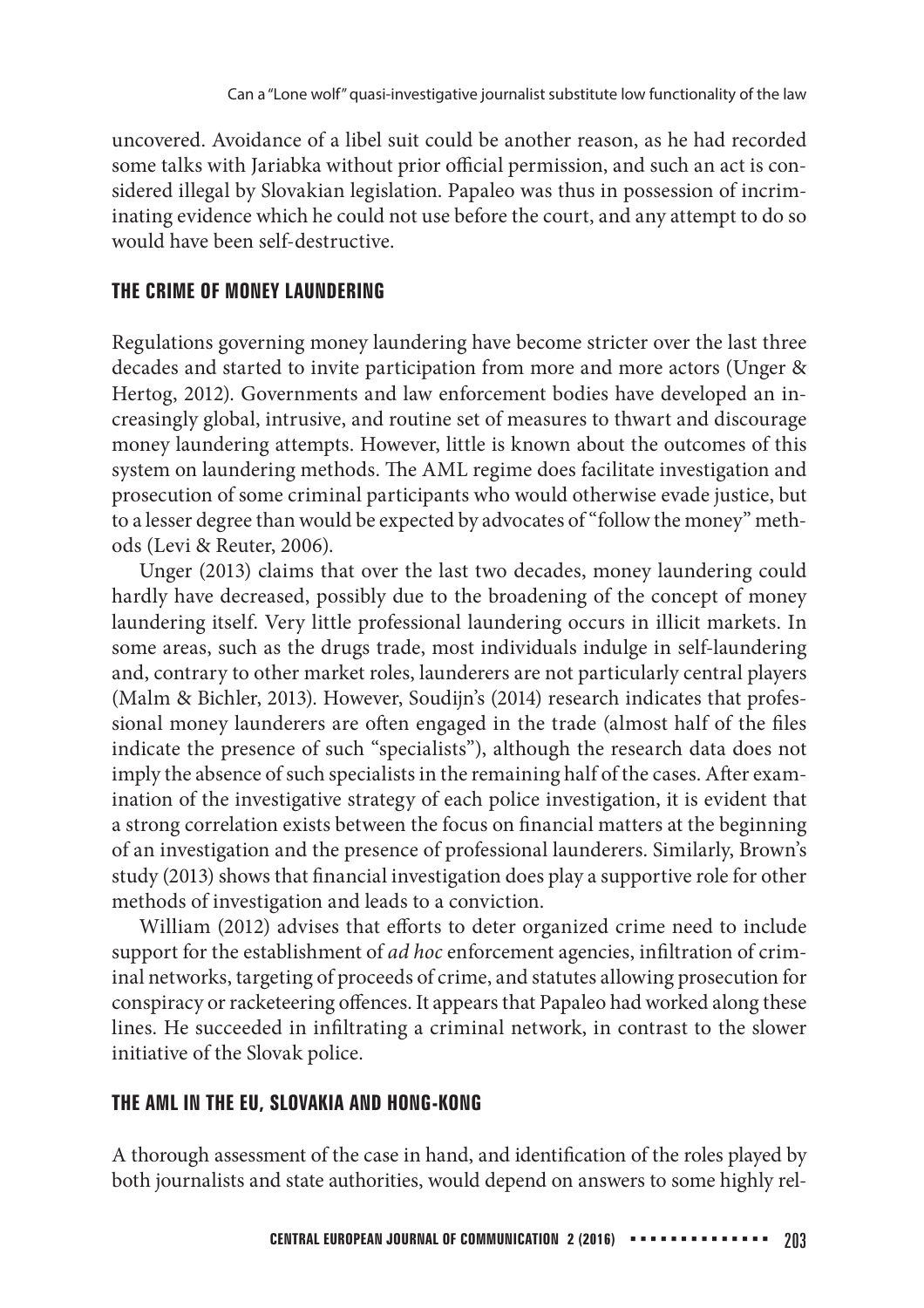evant questions: What is the status of the AML regime in the EU in general and in Slovakia in particular? Why did the money laundering attempt take place in HK? Why did the Slovakian police refrain from considering this case further, whereas the HK police and judiciary concluded that this was a clear attempt at money laundering?

If the Slovakian police were justified in rejecting this case  $-$  as further analysis suggests — then the problem lies within the legislation. Another debatable point is that if Slovakia is a member of the EU, how could such a lapse be possible? Does it mean that the EU has a weak AML legislation? If this is indeed so, then the media/ journalists are wasting time and effort in attempting to expose and avert attempts at money laundering or high crime in general.

## **AML in the EU**

Addressing the issue of AML legislation in the EU, rules in this area are largely based on international standards adopted by the Financial Action Task Force (FATF). FATF is the principal global body handling problems like money laundering, financing of terrorism or other forces that threaten the stability and integrity of the international financial system.

The third EU Money Laundering Directive is itself quite satisfactory, and every member state was obliged to incorporate it into its legislation by December 15, 2007. Strangely enough, it was only in May 2015 when the Lower Chamber of the Czech Republic passed the legislation that declared attempts at money laundering as a criminal offence (CT2 teletext, May 21, 2015). According to Lacko (2015), with due respect to the criminal legislation concerning AML, possibly a lack of harmony among EU member states has led to occurring differences. Using the Czech Republic as an example, the act of legalisation of criminally acquired income constitutes a criminal offence even in the event of negligence. Consequently, the threshold for establishing criminal liability would be lowered, without needing to prove the intention of the offender; it would suffice that the concerned individual should be aware (according to the circumstances of the case) that legalisation has taken place.

## **AML in Slovakia**

The offense of money laundering in Slovakia comes under the purview of two legislative acts:

(i) The Slovakian Criminal/Penal Code expects physical existence of money of dubious origin at a particular time. In other words, no attempt at money laundering is actually expected or, at least, the money to be laundered must be first clearly identified. Based on the Penal Code (Section 234), a bank should issue warning signals after the money was laundered via foreign banks.

(ii) The third EU Directive was exclusively implemented in Slovakia with Act No. 297/2008 Coll. on the prevention of money laundering and terrorist financing.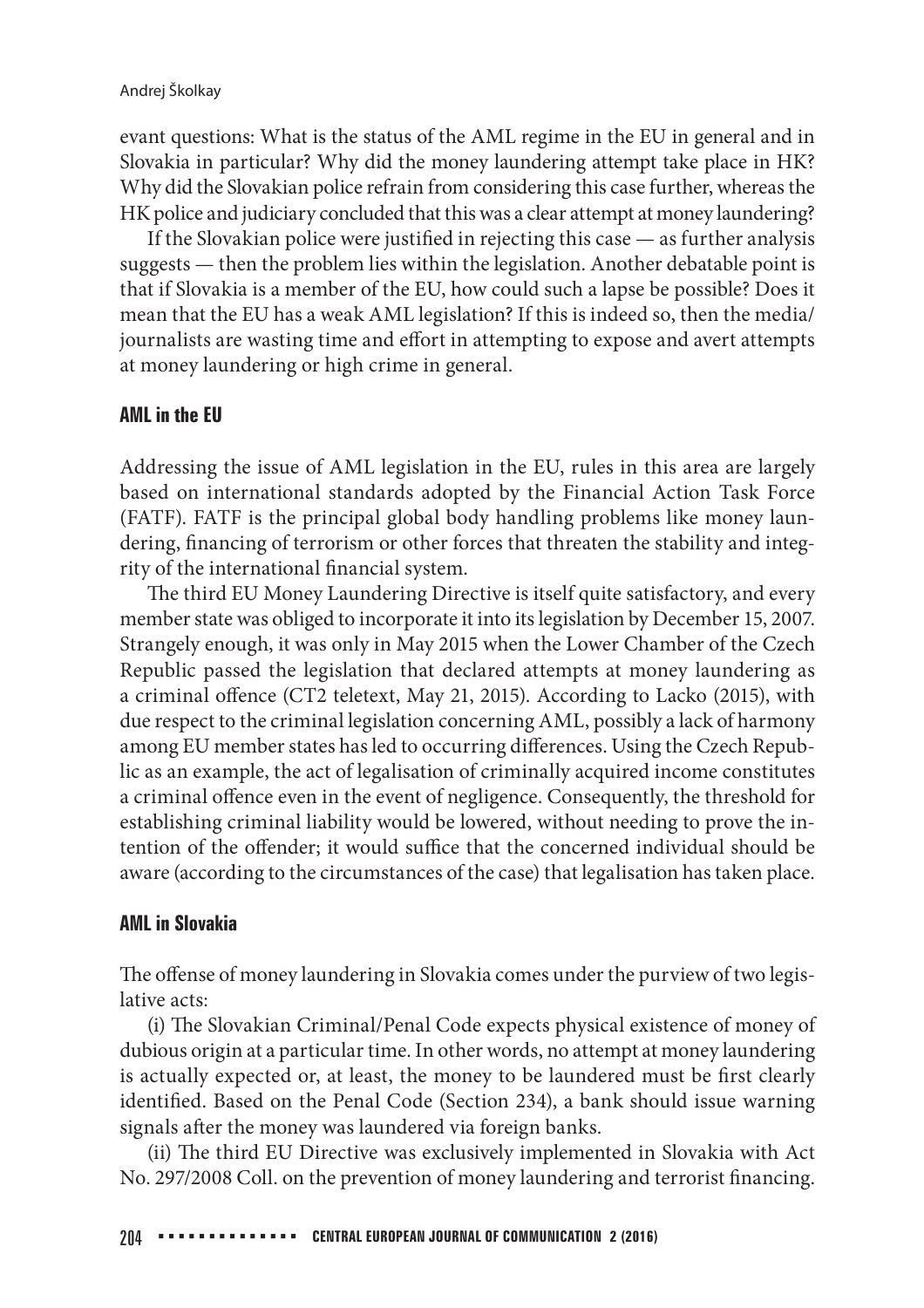It does give sufficient space for the police to investigate suspicious activities related to the legalisation of proceedings against criminal activity as the money to be laundered does not have to be necessarily present or transferred in such a case.

The basic distinction between the AML Act and the relevant provisions of the Penal Code is in the purpose of the legal regulation. The AML Act is an administrative statute which regulates the duties of financial institutions and other relevant professions with the objective of prevention and detection of the offense of money laundering. In case of a breach of the AML Act provisions, a fine may be imposed on the concerned institution. This can happen even in the absence of money laundering, if the institution fails to implement any program for combating AML, when it desists from reporting a suspicious transaction, or if it does not verify the identity of the customer. On the other hand, the Penal Code regulates the criminal aspect of anti-money laundering by defining the criminal offenses of legalisation of criminally gained income and the resultant prison sentence. The AML Act and the Penal Code operate in parallel, however, it does not mean that a certain activity has to fall within the jurisdiction of both. For example, failure to draft an adequate internal program for combating money laundering may result in imposition of a fine, although this omission does not constitute a criminal offense (Lacko, 2015).

# **AML in Hong Kong**

All Asian states except North Korea have signed the AML legislations, and have established a regional institution — the Asia-Pacific Group on Money Laundering — to promote and oversee the implementation of 40 Recommendations of the FATF in the region (Hameiri & Jones, 2015). The reason behind Jariabka's attempt at money laundering in HK was simple — the members of his criminal gang transferred the money to various bank accounts of non-existent companies in HK in the form of "loans". Moreover, HK remains the second most secretive country in the world according to the Financial Secrecy Index 2015 (Tax Justice Network, 2015).

After Jariabka's trial was over, Standard Chartered PLC, a bank which was involved in this case, created the Board Financial Crime Risk Committee with the Board-level overseeing authority of the Group's financial crime compliance program since January 2015 (Standard Chartered forms…, 2014). It can be inferred that this was the beneficial result of the case. It is possible that the bank is innocent, as there was no transfer of money, although Papaleo claimed that he submitted invalid documents while opening bank accounts.

# **THE SLOVAKIAN AUTHORITIES IN JARIABKA'S CASE**

It is a matter of speculation as to why the Slovakian police, in its implementation of the third EU Money Laundering Directive, was so different in its substance from the approach of the HK police and judiciary, as the Slovakian courts certainly did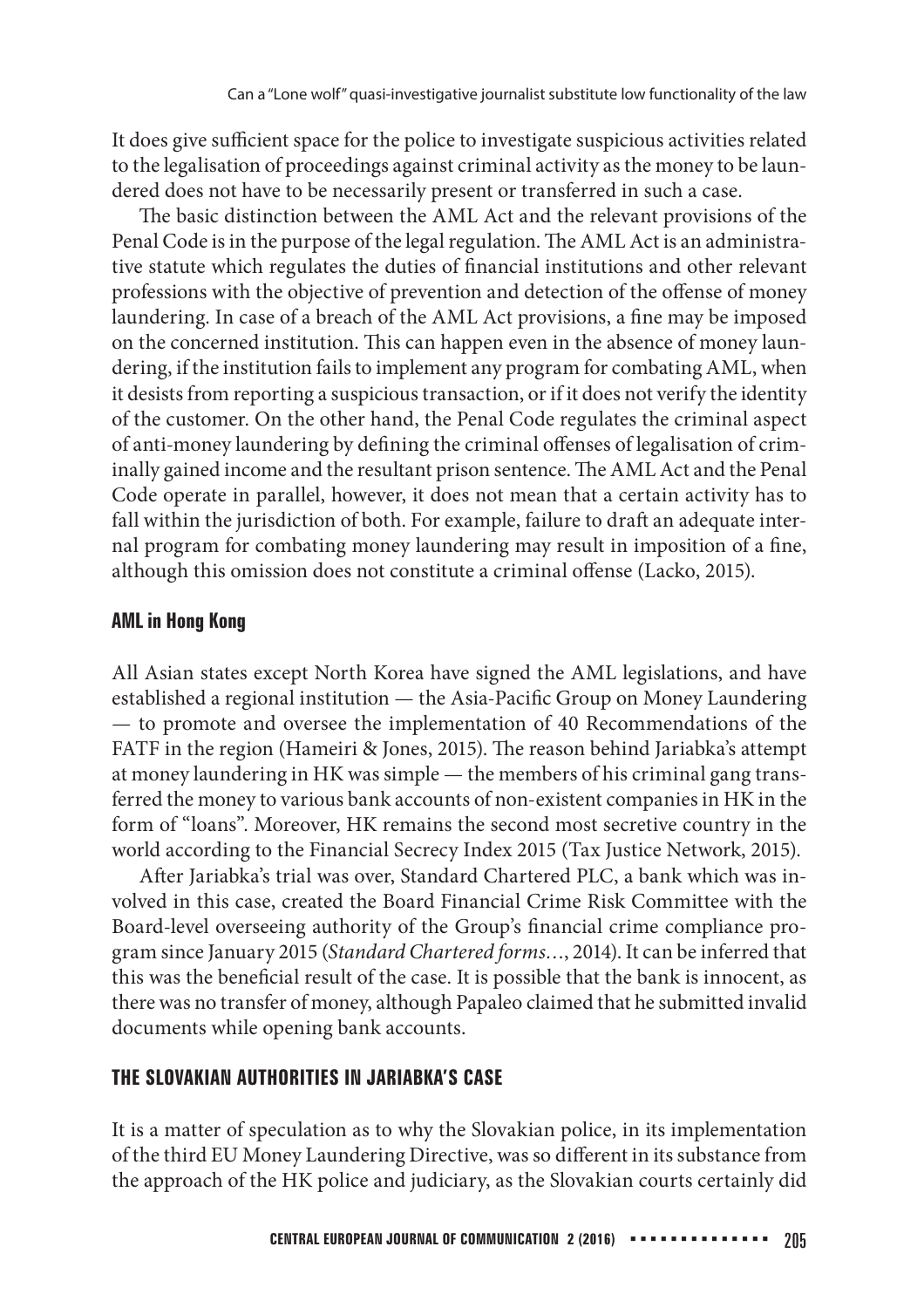#### Andrej Školkay

not deal with this case. It therefore became essential to check reports from the Of fice of Attorney General and the Financial Intelligence Unit of the National Criminal Agency of the Presidium of the Police Force (FSJ). FSJ is one part of a global network of Financial Intelligence Units, the main task of which is the application of international standards of the FATF in the area of combating money laundering and terrorist financing. The Office of Attorney General is an independent government authority which protects legal rights and interests of individuals, legal entities and the state.

The National Reports published annually by the Office of Attorney General pay great attention to AML activities ( $PG$ , 2014). The Annual Report mentions that the Slovakian legislation is at a somewhat lower hierarchy in the AML, while the AML was still not in accordance with the expectations of the CoE — Moneyval Group (PG, 2014). It appears that the problem occurred in the absence of coherent and unified statistical output for all the public authorities related to the various cases of procedural legalisation of criminal activity (FSJ, 2014). Curiously enough, considering that the HK money laundering attempt was supposed to include money originating in the Czech Republic, it is interesting to note that the Joint Investigative Team was established for a two year period in May 2013, specifically between Slovakia and the Czech Republic. This body was set up for tackling issues similar to the case study under review. Again, it is debatable whether the co-operation between the two nations was genuinely effective.

The National Criminal Agency refused to comment on the questionable decision of the police investigator about the HK case (NKA, 2015a, b). When the Office of Attorney General was approached for further details, the Office of Special Prosecutor provided an answer on July 17, 2015, validating the verdict of the Slovakian police for a dismissal of this case as:

[...] no conclusion was found about the happening of any criminal activity from which an income or property could appear again as a property or income in line with the law. (p. 2)

Was the lack of legal force or unwillingness to punish Jariabka in Slovakia linked to the high number of suspicious financial operations? In other words, were there perhaps too many dubious cases to investigate properly? According to its Annual Report, the FSJ received 3,886 reports on unusual transactions in total in 2013, and surprisingly, the authors of the report were well aware of the dubious role of the HK banks during that period (FSJ, 2014). The Annual Report claimed that the persons performing the transactions in such a sophisticated manner were citizens of Hungary or Romania, and most of the aggrieved people were of French nationality. Furthermore, in one case, the FSJ in cooperation with law enforcement authorities managed to secure the transferred "funds", and in the second case, after the targeted postponement of funds by the FSJ to "the bank account prepared in advance", the account holder returned the funds which prevented the shift of the income from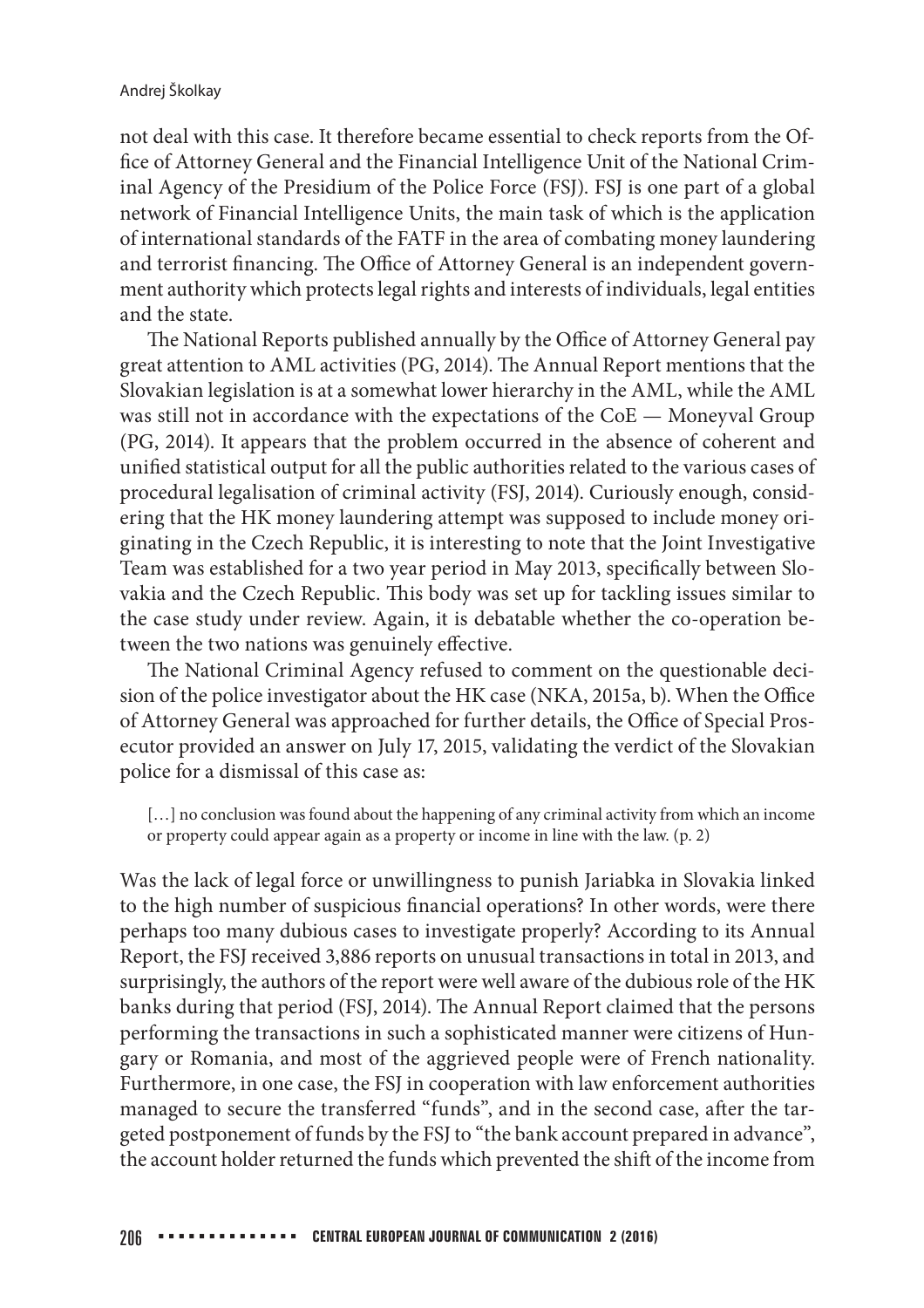criminal activity to other overseas bank accounts. The following chart (Table 1) of the FSJ (2014, p. 8) provides a comprehensive overview of the procedures and decision-making activities of police officers, as well as information submitted within the purview of the Criminal Procedure Code. The table throws light on some glaring facts: the relatively low amount of seized money recovered throughout the year from seven cases, in comparison to the money stolen and subjected to the laundering attempt in this single case (46 million EUR) (Tezkyprachy, 2014).

| Procedures / further steps of LEAs                                                                                | Number of cases             |  |  |
|-------------------------------------------------------------------------------------------------------------------|-----------------------------|--|--|
| Commencement of criminal proceedings, Section 199 (of Code of Criminal<br>Procedure)                              | 26                          |  |  |
| Commencement of criminal proceedings for Legalisation of the Proceeds of<br>Crime pursuant to Section 233 and 234 | 6                           |  |  |
| Commencement of criminal proceedings for different crimes                                                         | 22                          |  |  |
| Indictments pursuant to Section 206                                                                               |                             |  |  |
| Indictments for Legalisation of the Proceeds of Crime pursuant to Section 233<br>and $234$                        | $\Omega$                    |  |  |
| Indictments for Credit Fraud pursuant to Section 221                                                              | $\mathcal{D}_{\mathcal{L}}$ |  |  |
| Dismissal of commencement of criminal proceedings pursuant to Section 197<br>$(1)$ $(d)$                          | 8                           |  |  |
| Seizure of the funds pursuant to Section 95                                                                       | 7                           |  |  |
| Total amount of the seized funds                                                                                  | 5,691,638 EUR               |  |  |

| Table 1. Procedures and further steps of law enforcement authorities in 2013 |  |  |  |  |  |  |  |  |
|------------------------------------------------------------------------------|--|--|--|--|--|--|--|--|
|------------------------------------------------------------------------------|--|--|--|--|--|--|--|--|

Source: Annual Report 2013. Financial Intelligence Unit.

Unfortunately, a combination of the Penal Code and AML Act resulted in an inability to use the tip and evidence provided by Papaleo to follow the same legalcriminal path as the HK authorities. According to our verification with two independent lawyers (Lacko, 2015; Kukliš, 2015), the application of the AML Act and the Penal Code in Jariabka's case was correct. As already mentioned, these two separate statutes regulate different aspects of AML. The AML Act regulates the administrative side of the issue, and the threshold for establishing liability is lower. According to Section 2(2) of this act, the knowledge, intent and purpose may arise from the objective circumstances of the case with lesser considerations influencing the decision of punishment. In direct contrast, the Penal Code requires the intent of the offender to be proven.

Mugarura (2014) is probably correct when he concludes that unless states first align themselves properly with pervasive global changes and challenges, they risk being continuously sidelined (swamped). This is not to say that no progress exists within the dimensions of criminal law and judicial cooperation in the EU. However, there are some legal and practical problems with integration of anti-criminal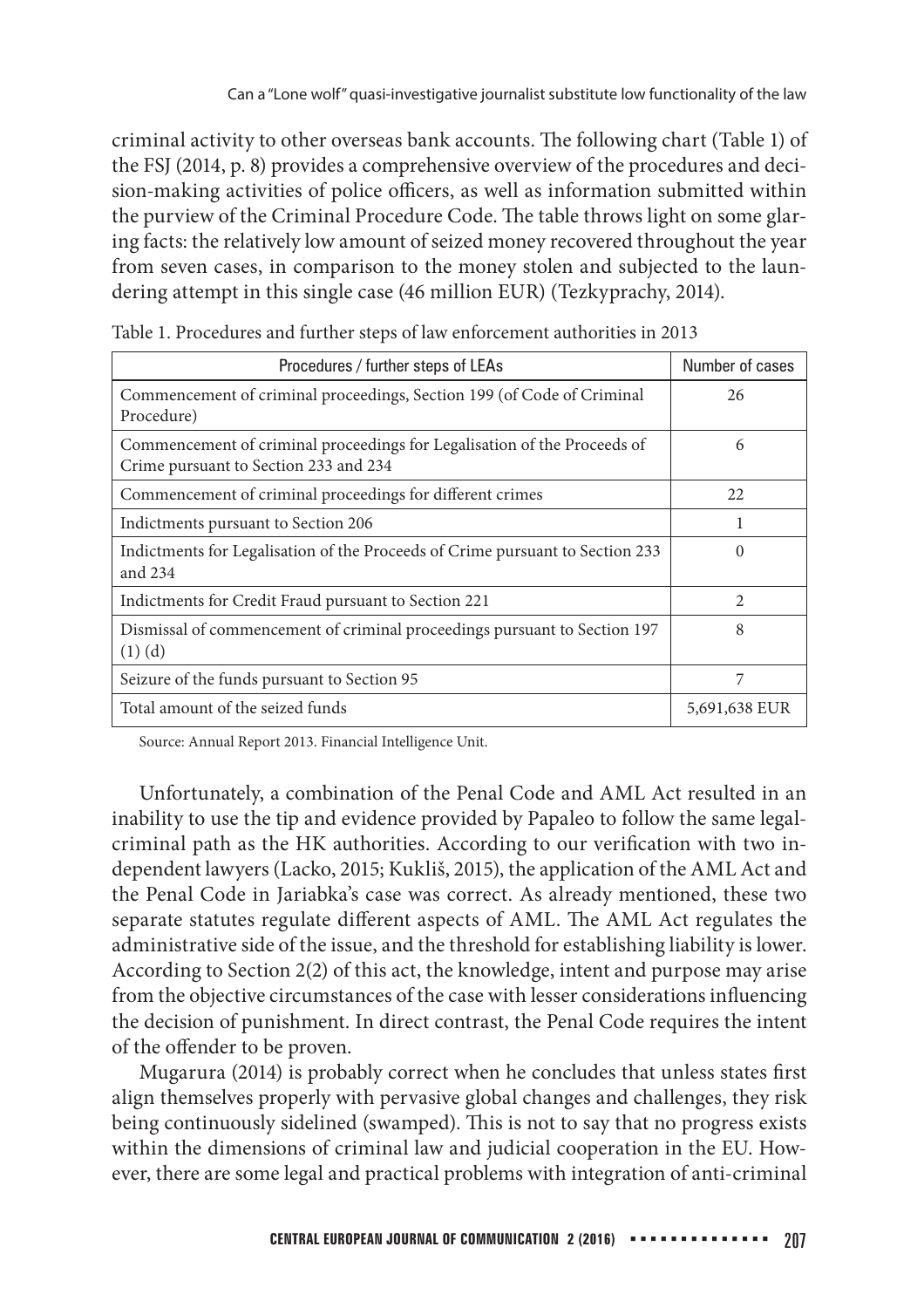#### Andrej Školkay

agencies into the national legal orders of the member states (see Luchtman & Vervaele, 2014). Therefore, national authorities must act more effectively against international crime. One can add that pitfalls do exist with AML in Slovakia. According to Lacko (2015), with regard to criminal liability, the Penal Code could be amended to include the criminal offense of negligent legalisation of criminally gained income. The issue is, however, whether this amendment would improve criminal prosecution of the relevant cases, and whether the focus should be classified as cases of negligence.

## **MEDIA COVERAGE OF THE CASE**

With the drama being enacted by players of differing nationalities and in countries across the globe, it is entirely natural for international media coverage of the story to be rather unusual. The incident was reported as a criminal court case with a journalist in a double role — as a key witness as well as a key source of information. It is however difficult to make generalisations about the role of Papaleo as a reporter/ facilitator (positive role) type of investigative journalist, since the event inspired a varied number of articles.

The scandal was rather differently covered by the media in various countries (till August 2015):

(i)  $HK$  — The appeal of the topic in the local context called for wider media coverage of the story in HK compared to other countries which had anything in common with the case. Among the HK media, the story was well covered by the South China Morning Post (International Edition), which published key statements straight from the court supported by photographs from the courtroom. Altogether, the paper published 14 articles written by four authors, including one by the main actor, Papaleo. Other HK media, including one TV channel, accounted for a total of ten news items.

(ii) Italy — From the perspective of the Italian journalists/media, Papaleo is native to Italy and adopted the name of a notorious, though fictitious, mafia gang leader. Media coverage by the Italian media, however, was lukewarm, with less than 10 contributions related to this topic.

(iii) Slovakia  $-$  The interest and curiosity stemming from this issue may be attributed to the fact that the money launder Jariabka originated in Slovakia, and Papaleo's trap was also set there. Despite the local context, the coverage of this story was very scarce in the majority of the Slovakian media. The web portal of tabloid topky presented five substantial articles on this topic, while the daily *Sme* and online version of the daily Nový čas published just one article each on the topic. An online search of the websites of the daily Pravda and business daily Hospodárske noviny indicated that neither of them had reported the incident in any way, which is extremely puzzling. Could it be that the respective editors dismissed the incident as insignificant and with poor appeal to the readers?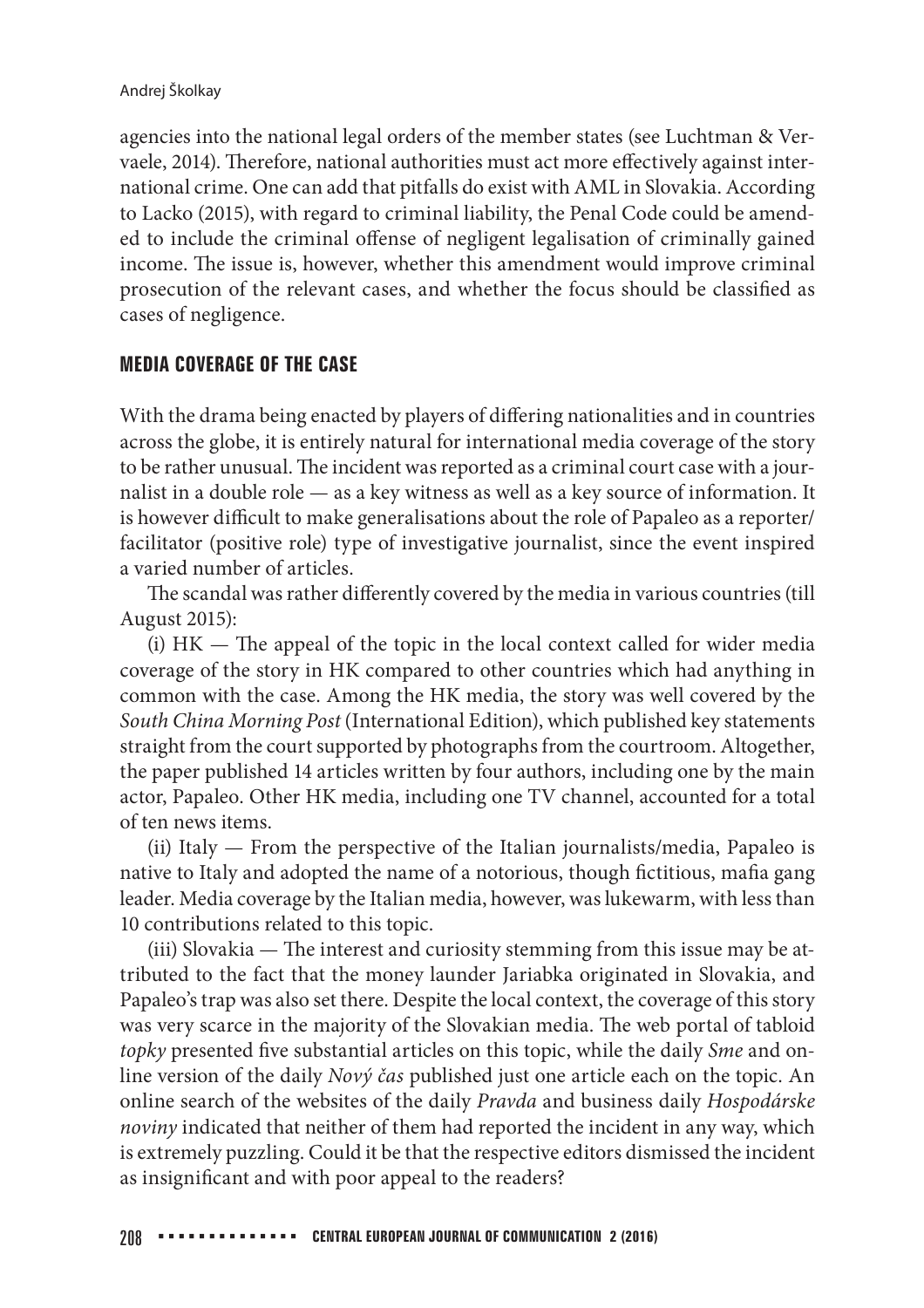(iv) Czech Republic — Surprisingly, only scant mention of the scam occurred in the Czech media, although the stolen money was supposed to have come from this country. The Czech media merely highlighted the events surrounding the investigation, and a financial cooperative was promptly shut down following a national bank audit. The global implications of the criminal act were touched upon very briefly, or not at all. For instance, Mladá fronta DNES brought out six articles, of which only one referred to the international dimension of the crime. Lidové noviny issued nine reports about the collapse of the financial cooperative, but there was no mention of international consequences. The Czech business newspaper Hospodářské noviny published the maximum number of articles (142), yet again, only a few of them regarded the crime as one with far reaching (literally and figuratively) effects. These findings suggest that the Czech media preferred to focus on the domestic aspects of the case, and it was left to the business orientated newspaper to pay consistent and detailed attention to the story.

Overall, the events were tided over uneventfully (from the media perspective), without any attempt to squash publicity, although Papaleo himself believes that there were at least two such instances, and feels under threat ever since. The first instance took place on the opening day of his testimony, when Papaleo was threatened by the deputy head of the Slovakian diplomatic mission to Beijing, China. During a brief court recess, the man allegedly displayed aggression towards Papaleo, "staring at him for about 10 seconds". Following the incident, the judge ordered the police to make "appropriate inquiries". Papaleo links this incident to the possibility of some top level Czech and Slovak politicians being behind the money laundering attempt. The second unpleasant experience occurred in Thailand where he and his girlfriend faced a life-threatening attack at the time of the court hearing in HK, in 2014. Papaleo was attacked by a group of teenage motorcyclists who took away his laptop and money. The local Thai police failed to find any links with the international money laundering case. Even if this attempt was aimed at harming the journalist in lieu of his involvement in the criminal case, it could have been a revengeful act rather than an attempt to influence or suppress the coverage of the case. Clearly, killing a key witness would only make the topic more sensational for the media and this attempted murder was indeed widely publicized. Reporters without Borders launched an appeal for his safety, to which the Thai police responded by assigning a 24-hour private security guard for the hospitalized journalist. The role of inactive/lazy (negative role) type of journalist/media can be assigned to all the other journalists and media that failed to give any importance to this particular scandal, which was a single-handed effort toward exposing reality. Partial analysis of such behavior has been presented in the previous pages, but to address this aspect once again, it may be said that the location of the drama was geographically too distant for a prolonged sustenance of interest in the relevant countries. Moreover, Jariabka was relatively unknown in Slovakia, both as journalist and businessman. Papaleo received some financial help from international jour-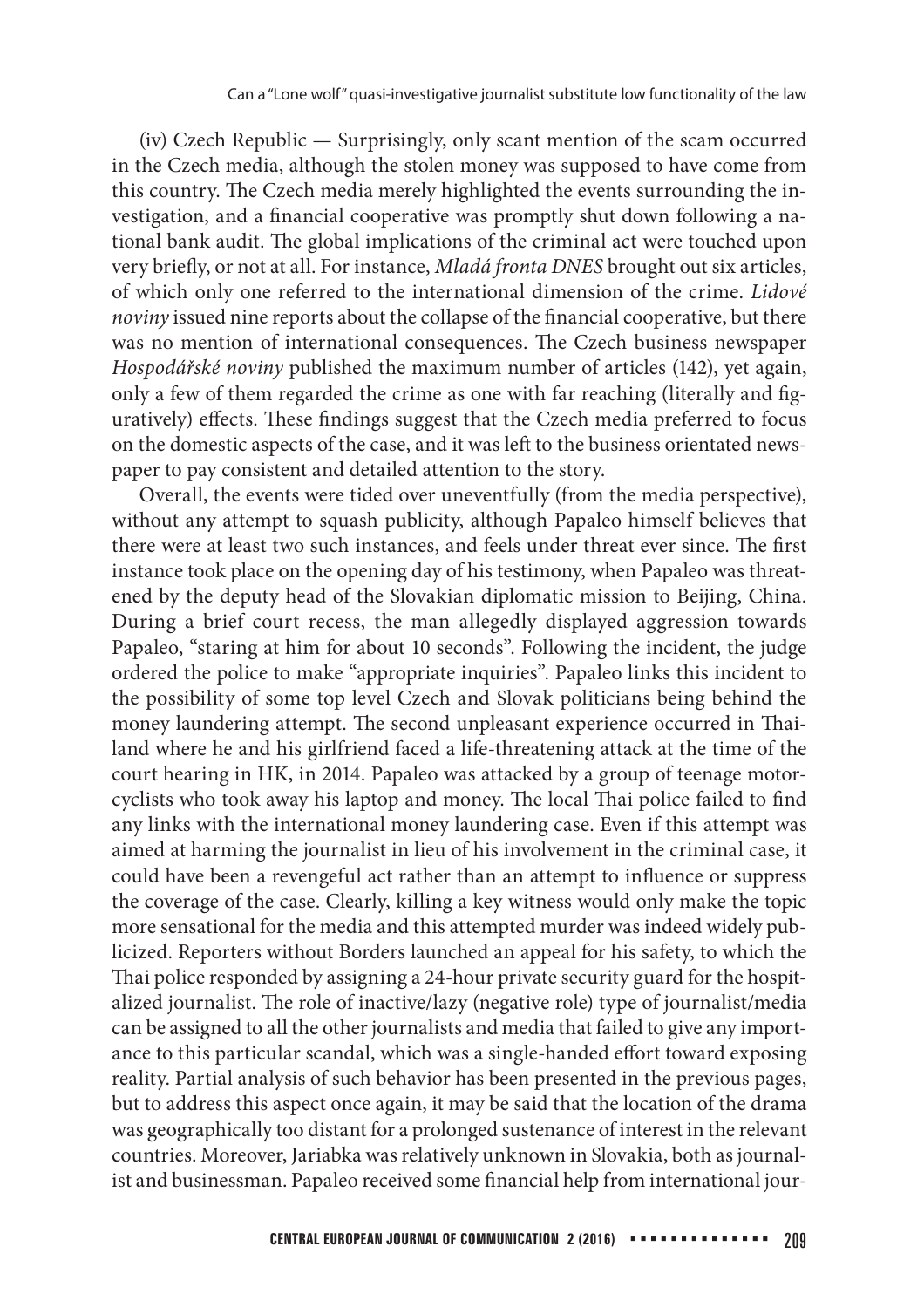#### Andrej Školkay

nalistic organizations after the case became public; however, the funds were rather insufficient and, as a token of appreciation, Papaleo certainly deserved better.

It should be mentioned here that a video with Papaleo talking about this case is available on YouTube, and it has earned more than 10,000 views as of July 28, 2015 (Kauza Hong-Kong, 2015).

## **CONCLUSIONS**

The present case study is rather unusual, and may be regarded as a deviant or *sui* generis case demonstrating how a single individual, who is a loosely defined investigative journalist and quasi-freelance private detective without institutional or financial backing, exposed and foiled an attempt of international money laundering. The study is an undeniable illustration of the expanding typology of the role which journalist or media can assume, and which would allow them to deal with a corruption case rather than merely report it.

The case was extensively covered in Hong Hong in both English and Mandarin, and also in Thailand and Italy. Media houses located in the original starting point of the dramatic event, Slovakia and the Czech Republic, were either guarded or tepid in their response which resulted in a very modest coverage of the incident. No major legal or personal consequences were visible in Slovakia, nor did the scandal become the subject of vociferous public or political debate. Hong Kong reacted promptly by introducing strictures in their local banks as a protection against money laundering attempts. The major outcome of the incident was definitely the imprisonment of the kingpin, or "journalist/businessman", in Hong Kong, following a court trial in the state.

The lesson learned from the episode is that a journalist can, by the strength of his own determination and initiative, become an "initiator", and reveal and revert what would otherwise have become a major corruption issue of international dimensions. The role of facilitator played by Slovakia due to its liberal working conditions for journalists — in contrast to some other countries like Italy — should not be ignored. At the same time, this may not have been absolutely necessary as there is a minimal likelihood that the sentenced Jariabka would have asked Papaleo to prove his credentials.

Upon analysis, at least two politically and socially pertinent aspects of this case have given rise for concern. In the first place, politically, there was a clear deficiency in the AML Act. Despite having a specialized police agency, multinational and bilateral cooperation in AML, and access to many sources of information including the proceedings of various conferences and seminars on AML, the police and prosecutors in Slovakia were prevented from performing their duty by the nature of this very legislation. If it had not been for Papaleo, Jariabka may have succeeded in laundering the stolen money in Hong Kong. Some criminals connected with the case were arrested by the Czech police, which was in constant touch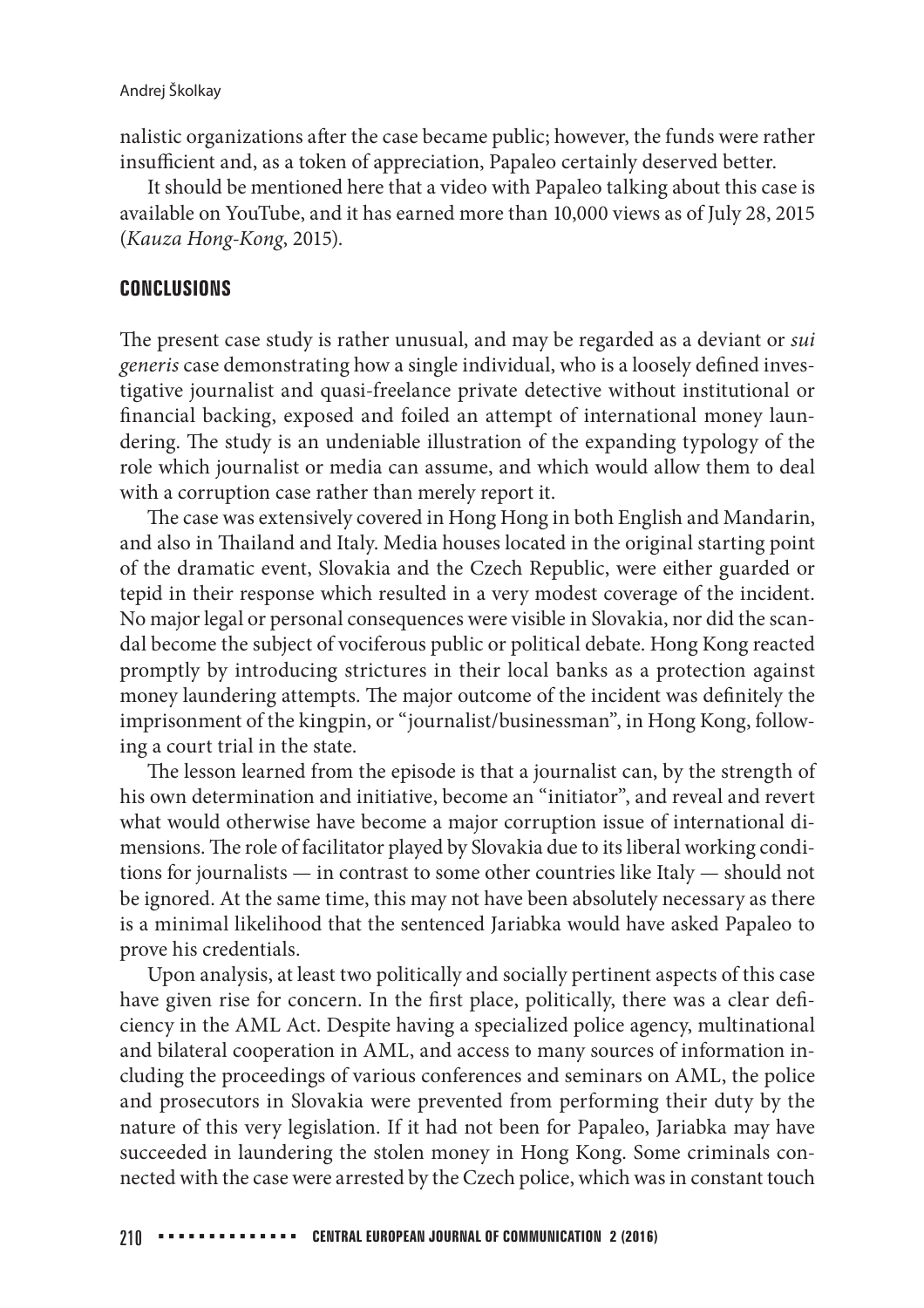with the Slovakian police. The whereabouts of the stolen money, however, still remains a mystery.

Other factors can also evince different results regarding AML in both HK and Slovakia: (a) the substantive provisions (defining what constitutes the criminal offense of legalisation); (b) the procedural rules (e.g. the admissibility of evidence), and (c) the actual application of law by the authorities. Moreover, one case can hardly form a basis for solid comparison.

Secondly, and socially, the matter of concern is the fate of Papaleo, who did not benefit from his investigative and crime preventing endeavor. A more systematic approach is needed in order to help independent investigative journalists, such as the possibility of a substantial monetary reward, or awarding them a percentage of the total amount saved. Such a system of reward actually forms part of Slovakian anti-corruption legislation which was passed after completion of this case. It is unfortunate that Papaleo will not be able to benefit from this law in any way, although it is certainly hoped that several other investigative journalists will do so in the future.

#### **REFERENCES**

- Brown, R. (2013). Reaching the parts other investigations cannot reach: Securing convictions for organised crime through financial investigation. Journal of Financial Crime, 20 (3), pp. 259–266.
- Ethic Net. (2011). Charter of Duties of Journalists. Retrieved April 25, 2016 from http://ethicnet.uta. /italy/charter\_of\_duties\_of\_journalists.
- FSJ. (2014). Annual Report 2013. Financial Intelligence Unit. Retrieved April 12, 2016 from http:// www.minv.sk/?informacie-o-cinnosti-1.
- George, A.L., Bennett, A. (2004). Case Studies and Theory Development in the Social Sciences. Cambridge: Harvard University.
- Hameiri, S., Jones, L. (2015). Regulatory regionalism and anti-money-laundering governance in Asia. Australian Journal of International Affairs, 69 (2), pp. 144-163.

Hyett, N., Kenny, A., Dickson-Swift, V. (2014). Methodology or method? A critical review of qualitative case study reports. Int J Qual Stud Health Well-being. DOI: 9: 10.3402/qhw.v9.23606.

- Kauza Hong-Kong. (2015). Retrieved from https://www.youtube.com/watch?v=Cro\_Jr7R1JQ.
- Kukliš, L. (2015). Telephone conversation with Dr. Ľuboš Kukliš, August 14, 2015.
- Lacko, P. (2015, August 17). Vec: Odpoveď na otázky ohľadom právnej úpravy týkajúcej sa zákazu prania špinavých peňazí [Answer regarding the question about legal definition of anti-laundering legislation]. Personal correspondence.

Levi, M., Reuter, P. (2006). Money laundering. Crime and Justice, 34, pp. 289–375.

- Luchtman, M., Vervaele, J. (2014). European agencies for criminal justice and shared enforcement. Eurojust and the European Public Prosecutor's Office, 10 (5).
- Malm, A., Bichler, G. (2013). Using friends for money: The positional importance of money-launderers in organized crime. Trends in Organized Crime, 16 (4), pp. 365–381.
- Metyková, M., Císařová, L. (2009). Changing journalistic practices in Eastern Europe. The cases of the Czech Republic, Hungary and Slovakia. Journalism, 10 (5), pp. 719–736.
- Mugarura, N. (2014). Has globalisation rendered the state paradigm in controlling crimes, anachronistic?: The notion of borders, state and new crime typologies. Journal of Financial Crime, 21 (4), pp. 381–399.